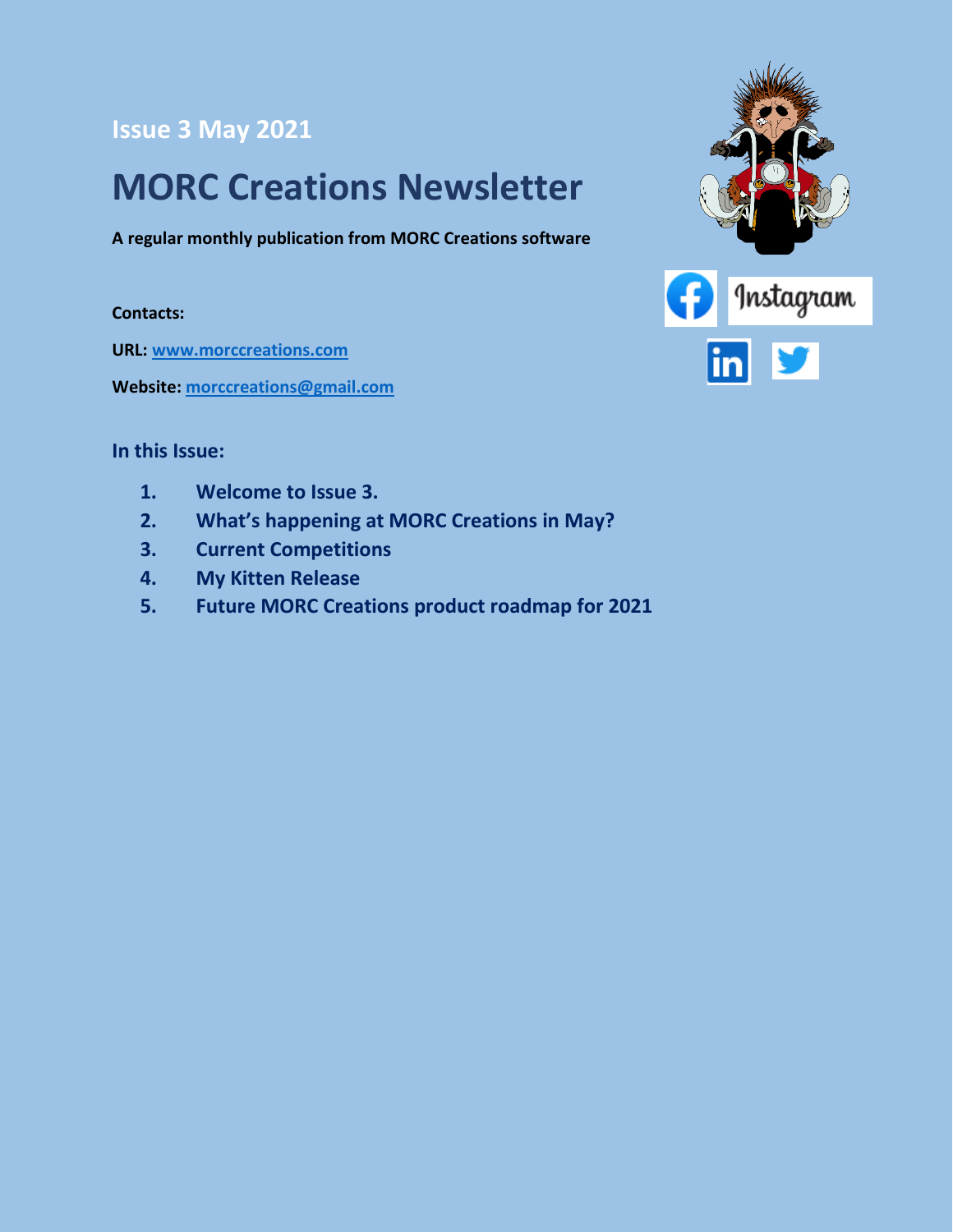

### **1. Welcome to Issue 2**

**Welcome to the 3<sup>rd</sup> edition of MORC Creations monthly newsletter.**

**Hopefully, you have been following us through both our newsletters and our online postings.**

**In this newsletter, we will discuss what's been happening at MORC Creations during May including development progress and releases. We will also provide an updated calendar of releases for 2021.**

# **2. What's Happening At MORC Creations in May?**

**The MORC Creations team has continued busily on from April into May, releasing 3 products; My Collections version 3, My Kitten version 1 and My Sticky Notes version 1.0.** 

**Our icon developer Kathleen has created some create icons for both our My Puppy and My Kitten products and is now working on the generic icon set for the next new product, the more generic My Pet product.**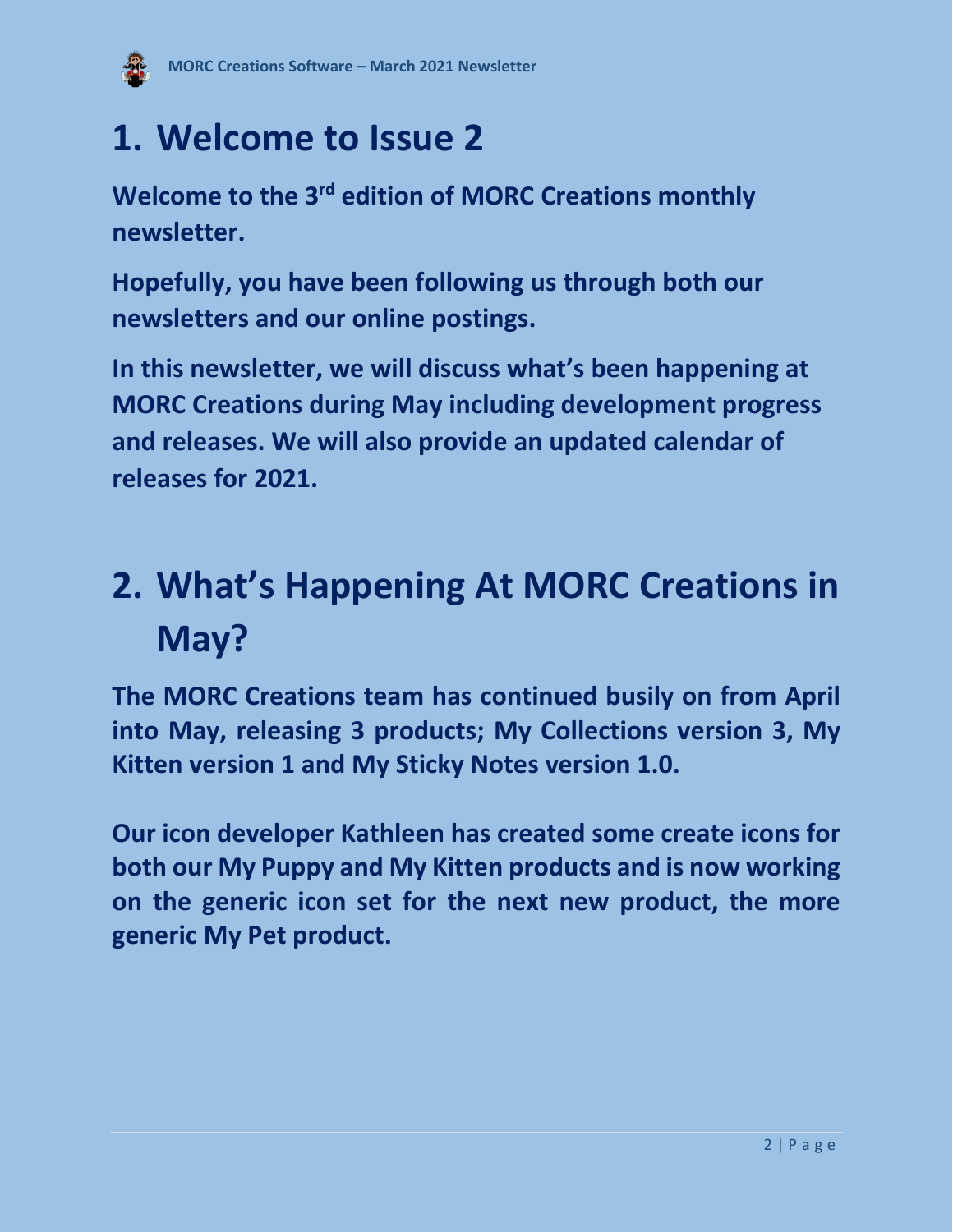

**May also saw the surprise release of another new MORC Creations product for 2021 - My Sticky Notes. Available for just \$10(AUD) this product provides the ability to create and manage sticky notes directly onto your desktop. You can spawn new notes, save and load and note text, and set the note font style. You can even and nominate if an individual note is to stay on top at all times.**

**We are also working steadily towards the June release of both our new [My Notebook](https://www.morccreations.co/my-notebook) product and version 3 of our [My Novel](https://www.morccreations.co/my-novel-writer)  [Writer](https://www.morccreations.co/my-novel-writer) application.**

### **3. Current Competitions**

**Don't forget our current competition – Buy a copy of My Puppy or My Kitten and be in the draw for a \$500 gift voucher for Pet Barn, Competition ends 30th June. Product can be found at:**

**<https://www.morccreations.co/my-puppy> <https://www.morccreations.co/my-kitten>**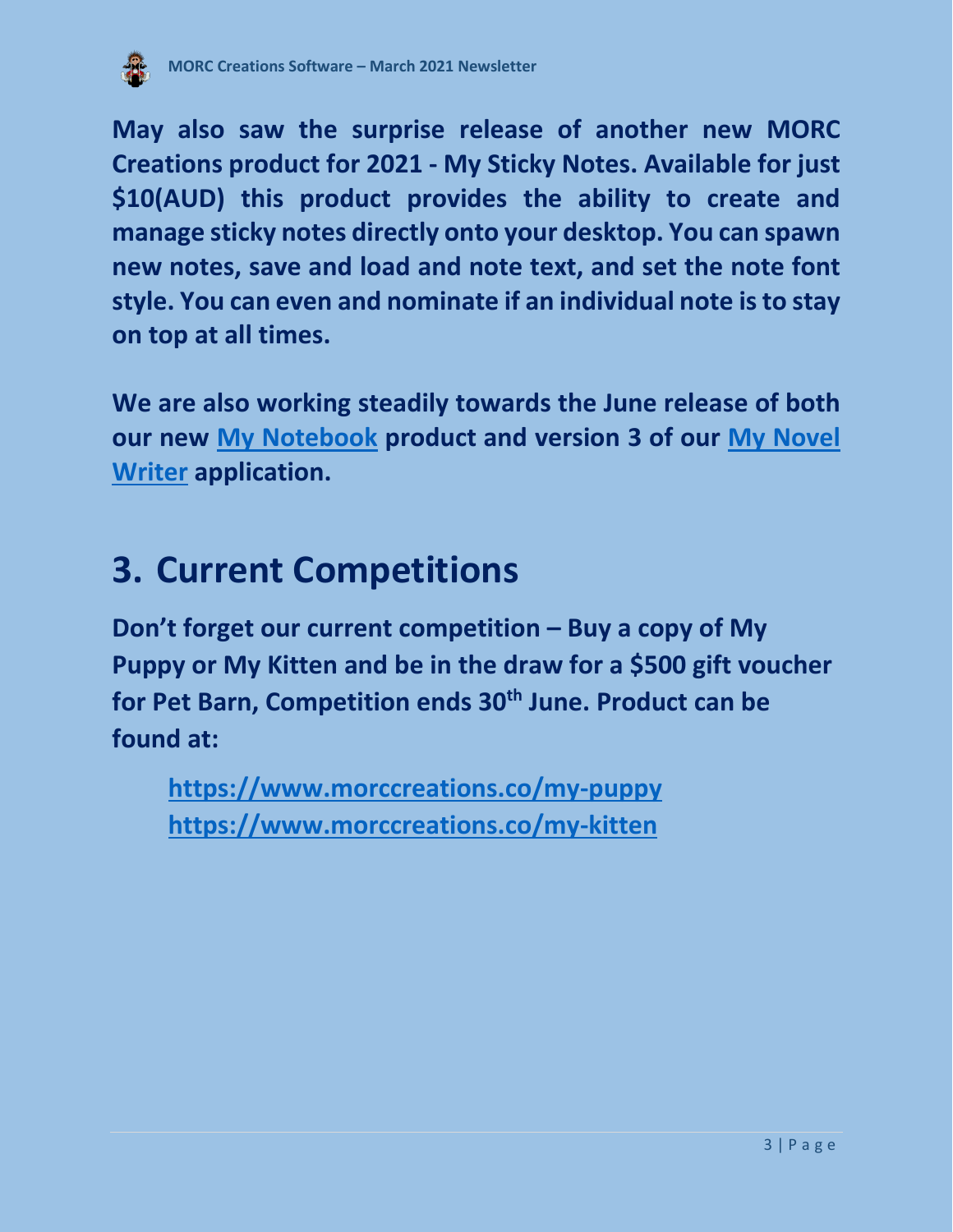

### **4. My Kitten Release**

**MORC Creations new My Kitten application was released in May and is the pussy cat complement application to My Puppy. Like My Puppy, My Kitten also has both a free limited functionality version and the full version available for just \$29.99 (AUS). The full version contains all features and support, including a full help system.** 

**The complete user manual for the My Kitten application is available for download free of charge at** 

**[https://www.morccreations.co/downloads.](https://www.morccreations.co/downloads)**

## **5. MORC Creations Product Roadmap For 2021**

**MORC Creations 2021 Release Roadmap:**

**March:**

**My Slot Cars Version 1.0 – released**

**April:**

**My Task Tracker Version 1.0 - released My Puppy Version 1.0 - released**